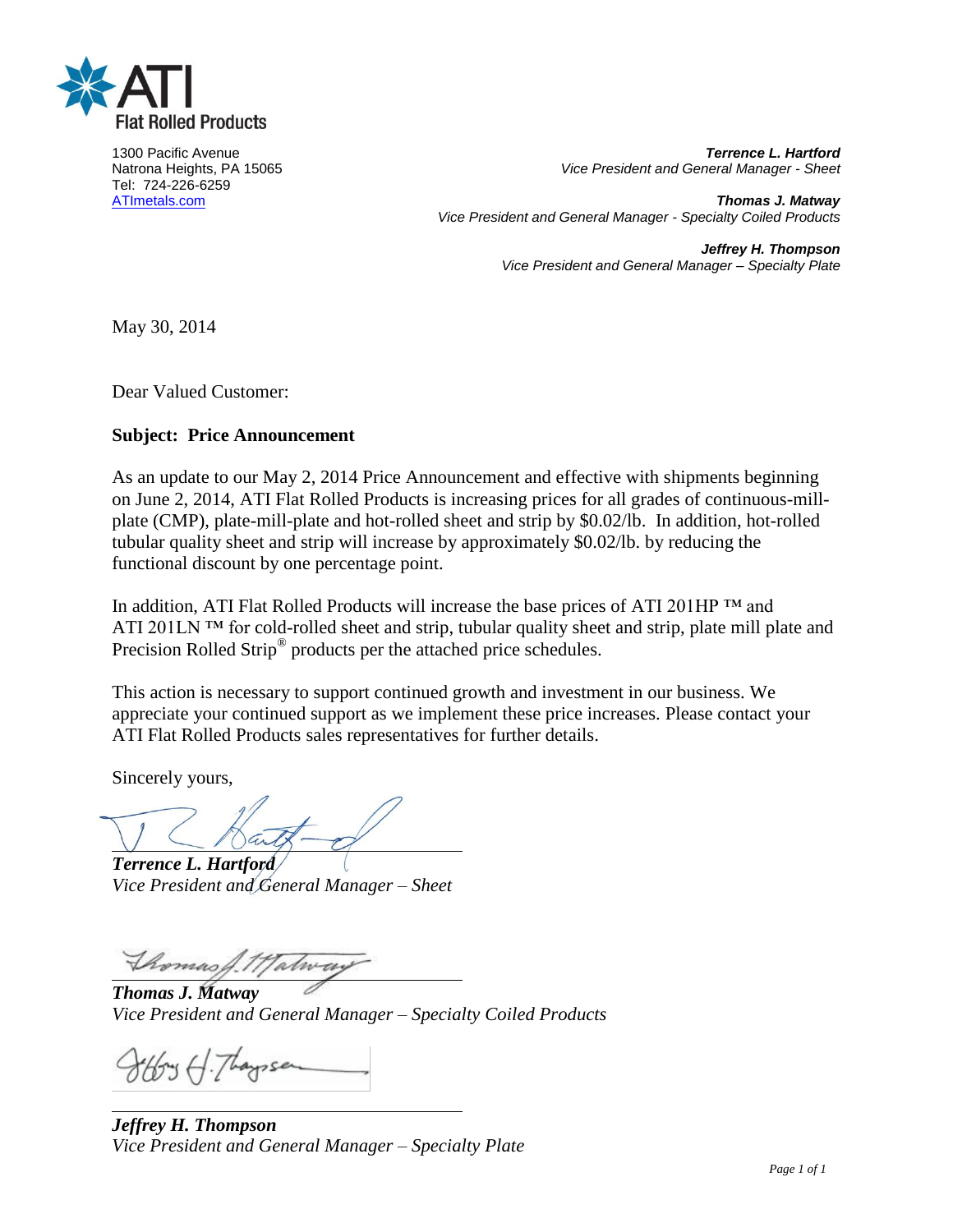

Dollars per Pound

|      | <b>Base Prices</b> |                               |           |          |                  |          |                   |                  |
|------|--------------------|-------------------------------|-----------|----------|------------------|----------|-------------------|------------------|
| Type | ATI 201HP™         | <b>ATI 201LN</b><br><b>TM</b> | ATI 301™  | ATI 304™ | <b>ATI 304L™</b> | ATI 305™ | <b>ATI 309S™I</b> | 310S™            |
| Base | 1.40               | 1.50                          | 1.34      | 1.40     | 1.50             | 2.16     | 2.77              | 3.71             |
|      |                    |                               |           |          |                  |          |                   |                  |
| Type | ATI 316™           | ATI 316L™                     | ATI 317L™ | ATI 321™ | ATI 347™         | ATI 410™ | ATI 430™          | <b>ATI 436S™</b> |
| Base | 1.98               | 1.98                          | 2.49      | 1.94     | 2.45             | 0.89     | 0.79              | 1.07             |
|      |                    |                               |           |          |                  |          |                   |                  |
| Type | ATI 439™           | ATI 441™                      | ATI 444™  |          |                  |          |                   |                  |
| Base | 0.97               | 1.01                          | 1.51      |          |                  |          |                   |                  |

|                     |                  |                |                      | 200 and 300 Series Coils |                      |              | 400 series Coils |                      |              |  |
|---------------------|------------------|----------------|----------------------|--------------------------|----------------------|--------------|------------------|----------------------|--------------|--|
|                     |                  |                |                      |                          | <b>WIDTH--Inches</b> |              |                  | <b>WIDTH--Inches</b> |              |  |
| <b>U.S.S. GAUGE</b> | <b>THICKNESS</b> | <b>Polish</b>  | <b>Kool Line®</b>    | 36                       | 42                   | 48           | 36               | 42                   | 48           |  |
| NO.                 | <b>RANGE</b>     | <b>Extras</b>  | <b>Finish Extras</b> | <b>Exact</b>             | <b>Exact</b>         | <b>Exact</b> | <b>Exact</b>     | <b>Exact</b>         | <b>Exact</b> |  |
| 8                   | .1601-.1874      | <b>Inquire</b> | <b>Inquire</b>       | 0.5250                   | 0.5700               | 0.4200       | 0.5250           | 0.6200               | 0.4200       |  |
| 9                   | .1451-.1600      | <b>Inquire</b> | <b>Inquire</b>       | 0.4500                   | 0.5700               | 0.3600       | 0.5250           | 0.6200               | 0.4200       |  |
| 10                  | .1301-.1450      | 0.1900         | <b>Inquire</b>       | 0.4500                   | 0.5700               | 0.3600       | 0.5250           | 0.6200               | 0.4200       |  |
| 11                  | 1141-.1300       | 0.1775         | <b>Inquire</b>       | 0.4500                   | 0.5700               | 0.3600       | 0.5250           | 0.6200               | 0.4200       |  |
| 12                  | .0981-.1140      | 0.1650         | 0.1150               | 0.4500                   | 0.5700               | 0.3600       | 0.5250           | 0.6200               | 0.4200       |  |
| 13                  | .0831-.0980      | 0.1650         | 0.1150               | 0.4500                   | 0.5700               | 0.3600       | 0.5250           | 0.6200               | 0.4200       |  |
| 14                  | .0721-.0830      | 0.1750         | 0.1200               | 0.4500                   | 0.5700               | 0.3600       | 0.5250           | 0.6200               | 0.4200       |  |
| 15                  | .0651-.0720      | 0.1750         | 0.1200               | 0.4625                   | 0.5800               | 0.3700       | 0.5375           | 0.6300               | 0.4300       |  |
| 16                  | .0581-.0650      | 0.1750         | 0.1200               | 0.4750                   | 0.5900               | 0.3800       | 0.5375           | 0.6400               | 0.4300       |  |
| 17                  | .0521-.0580      | 0.1750         | 0.1200               | 0.4875                   | 0.6100               | 0.3900       | 0.5500           | 0.6500               | 0.4400       |  |
| 18                  | .0461-.0520      | 0.1750         | 0.1200               | 0.5125                   | 0.6200               | 0.4100       | 0.5625           | 0.6600               | 0.4500       |  |
| 19                  | .0401-.0460      | 0.1750         | 0.1200               | 0.5500                   | 0.6500               | 0.4400       | 0.5875           | 0.6800               | 0.4700       |  |
| 20                  | .0351-.0400      | 0.2050         | 0.1450               | 0.6375                   | 0.8500               | 0.5100       | 0.6625           | 0.7400               | 0.5300       |  |
| 21                  | .0321-.0350      | 0.2050         | 0.1450               | 0.8250                   | 0.9500               | 0.6600       | 0.7875           | 0.9500               | 0.6300       |  |
| 22                  | .0291-.0320      | 0.2150         | 0.1500               | 0.9125                   | 1.0200               | 0.7300       | 0.8500           | 1.0100               | 0.6800       |  |
| 23                  | .0261-.0290      | 0.2200         | 0.1550               | 1.0750                   | 1.1500               | 0.8600       | 1.0125           | 1.1400               | 0.8100       |  |
| 24                  | .0231-.0260      | 0.2250         | 0.1575               | 1.1625                   | 1.2300               | 0.9300       | 1.0750           | 1.2000               | 0.8600       |  |
| 25                  | .0199-.0230      | <b>Inquire</b> | 0.1675               | 1.2500                   | 1.4300               | 1.0000       | 1.1750           | 1.2800               | 0.9400       |  |
| 26                  | .0178-.0198      | <b>Inquire</b> | 0.1775               | 1.4000                   | 1.6500               | 1.1200       | 1.3000           | 1.3600               | 1.0400       |  |
| 27                  | .0161-.0177      |                | 0.4400               | 1.5625                   | 1.8700               | 1.2500       | 1.7375           | Inquire              | Inquire      |  |
| 28                  | 0150-.0160       | ۰              | 0.4400               | 1.6000                   | 2.1100               | 1.2800       | 1.8875           | Inquire              | Inquire      |  |

#### **Combined Gauge and Width Extras**

**Notes:** 

Stainless steels are produced to ordered thickness, expressed in decimals or fractional parts of an inch to which thickness tolerances are applied. Gauge numbers are only a guide; they do not necessarily establish thickness standards.

The 36", 42", and 48" Combined Gauge & Width Extras may not apply to all grades, please inquire to determine which extra/s is appropriate.

Please inquire concerning non-standard widths.

**EFFECTIVE SHIPMENT: 6-2-14 SUPERSEDES: 5-2-14 DATED: 5-30-14**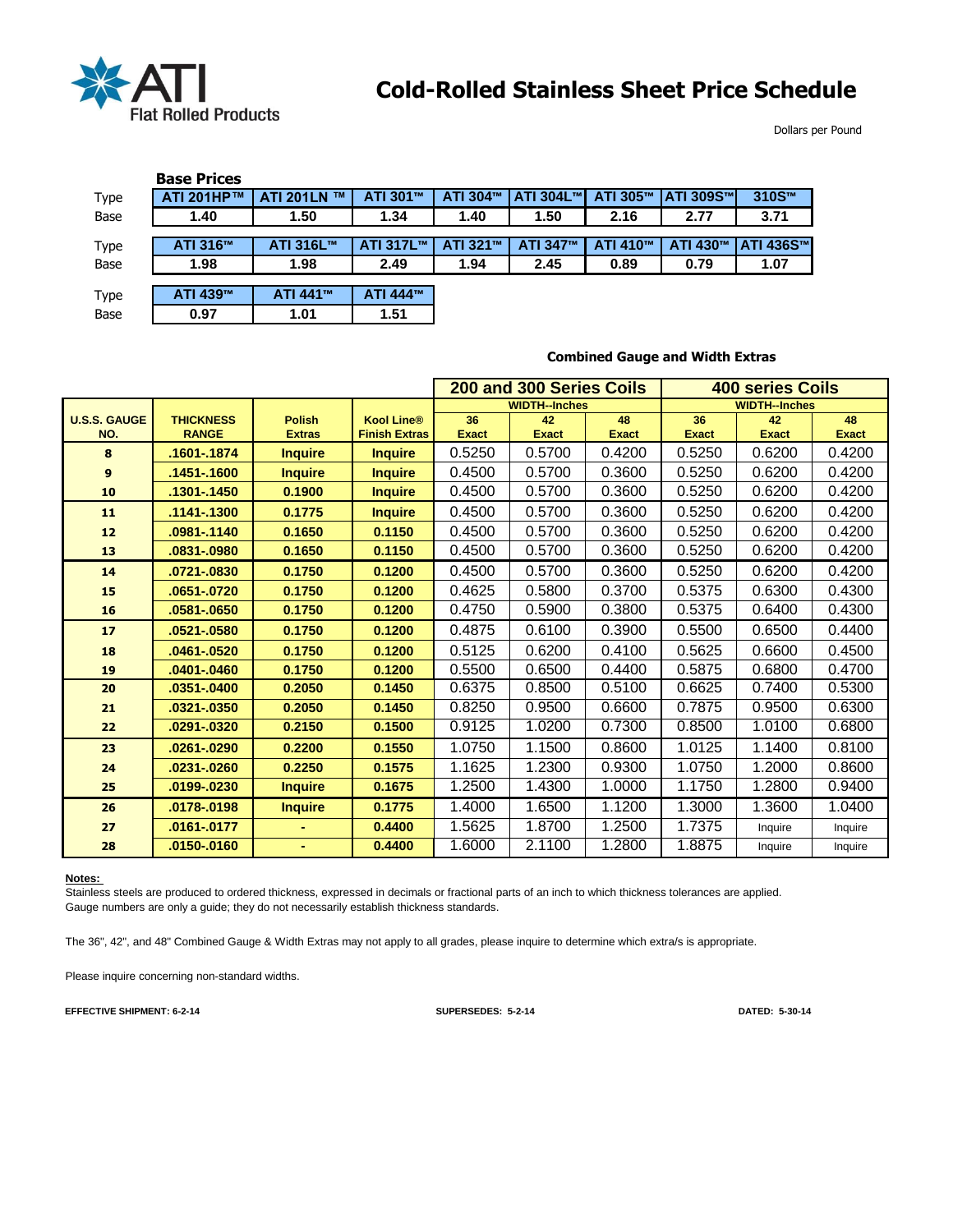

# **TUBULAR QUALITY PRICE SCHEDULE**

Price per Pound **†** Denotes Change

# **BASE PRICES** SIZE EXTRAS **SIZE EXTRAS CHEMISTRY EXTRAS**

| <b>TYPE</b>            |    | <b>BASE</b> | <b>GAUGE</b> | <b>THICKNESS</b> | <b>48" EXTRA</b> |               | <b>CARBON</b>                      |    |        |
|------------------------|----|-------------|--------------|------------------|------------------|---------------|------------------------------------|----|--------|
| ATI 201 <sup>™</sup>   | \$ | 1.40        | $14+$        | Over .0720       | \$<br>0.36       | 304(L)/316(L) | $.03$ max                          | \$ | 0.0500 |
| ATI 301™               | S  | 1.34        | 15           | .0651-.0720      | \$<br>0.37       | 304(L)/316(L) | $.04$ max                          | \$ | 0.0400 |
| ATI 304™               | S  | 1.40        | 16           | .0581-.0650      | \$<br>0.38       | 304(L)/316(L) | $.05$ max                          | \$ | 0.0350 |
| ATI 304L™              | S  | 1.40        | 17           | .0521-.0580      | \$<br>0.39       |               | <b>MOLY</b>                        |    |        |
| ATI 316™               | S  | 1.98        | 18           | $.0461 - .0520$  | \$<br>0.41       | 316/316L      | 2.25 min                           | \$ | 0.0200 |
| ATI 316L™              |    | 1.98        | 19           | .0401-.0460      | \$<br>0.44       | 316/316L      | 2.50 min                           | \$ | 0.0600 |
| <b>ATI 316L™ - HR</b>  | \$ | 1.92        | 20           | .0351-.0400      | \$<br>0.51       | 316/316L      | 2.75 min                           | S  | 0.1000 |
| ATI 317L™              | S  | 2.49        | 21           | .0321-.0350      | \$<br>0.66       | 317/317L      | 3.50 min                           | \$ | 0.0800 |
| AIT 317LN™             | S  | 2.97        | 22           | .0291-.0320      | \$<br>0.73       | 317/317L      | 3.75 min                           | \$ | 0.1200 |
| ATI 317LX <sup>™</sup> | S. | 2.97        | 23           | .0261-.0290      | \$<br>0.86       |               | <b>NICKEL</b>                      |    |        |
| ATI 317LXN™            | S  | 4.06        | 24           | .0231-.0260      | \$<br>0.93       | 301           | 7.00 min                           | \$ | 0.0575 |
| ATI 321™               | S  | 1.94        | 25           | .0199-.0230      | \$<br>1.00       | 304/304L      | 8.50 min                           | \$ | 0.0300 |
| ATI 309S™              |    | 2.77        | 26           | .0178-.0198      | \$<br>1.12       | 304/304L      | 9.00 min                           | \$ | 0.0575 |
| ATI 310S™              | S  | 3.71        | 27           | .0161-.0177      | \$<br>1.25       | 304/304L      | 9.50 min                           | \$ | 0.0875 |
| ATI 347 <sup>™</sup>   |    | 2.45        | 28           | .0150-.0160      | \$<br>1.28       |               | <b>NITROGEN, incl LN &amp; LXN</b> |    |        |

| <b>TYPE</b>        | <b>BASE</b> | <b>GAUGE</b> | <b>THICKNESS</b>                                          |        | <b>48" EXTRA</b> |  |               | <b>CARBON</b>                      |              |
|--------------------|-------------|--------------|-----------------------------------------------------------|--------|------------------|--|---------------|------------------------------------|--------------|
| 201™               | \$<br>1.40  | $14+$        | <b>Over .0720</b>                                         | \$     | 0.36             |  | 304(L)/316(L) | .03 <sub>max</sub>                 | \$<br>0.0500 |
| 301™               | \$<br>1.34  | 15           | 0651-.0720                                                | \$     | 0.37             |  | 304(L)/316(L) | .04 max                            | \$<br>0.0400 |
| 304™               | \$<br>1.40  | 16           | .0581-.0650                                               | \$     | 0.38             |  | 304(L)/316(L) | .05 max                            | \$<br>0.0350 |
| 304L™              | \$<br>1.40  | 17           | .0521-.0580                                               | \$     | 0.39             |  |               | <b>MOLY</b>                        |              |
| 316™               | \$<br>1.98  | 18           | .0461-.0520                                               | \$     | 0.41             |  | 316/316L      | 2.25 min                           | \$<br>0.0200 |
| 316L™              | \$<br>1.98  | 19           | 0401-.0460                                                | \$     | 0.44             |  | 316/316L      | 2.50 min                           | \$<br>0.0600 |
| 316L™ - HR         | \$<br>1.92  | 20           | .0351-.0400                                               | \$     | 0.51             |  | 316/316L      | 2.75 min                           | \$<br>0.1000 |
| 317L™              | \$<br>2.49  | 21           | .0321-.0350                                               | \$     | 0.66             |  | 317/317L      | 3.50 min                           | \$<br>0.0800 |
| 317LN™             | \$<br>2.97  | 22           | .0291-.0320                                               | \$     | 0.73             |  | 317/317L      | 3.75 min                           | \$<br>0.1200 |
| 317LX <sup>™</sup> | \$<br>2.97  | 23           | .0261-.0290                                               | \$     | 0.86             |  |               | <b>NICKEL</b>                      |              |
| 317LXN™            | \$<br>4.06  | 24           | .0231-.0260                                               | \$     | 0.93             |  | 301           | 7.00 min                           | \$<br>0.0575 |
| 321™               | \$<br>1.94  | 25           | .0199-.0230                                               | \$     | 1.00             |  | 304/304L      | 8.50 min                           | \$<br>0.0300 |
| 309S™              | \$<br>2.77  | 26           | .0178-.0198                                               | \$     | 1.12             |  | 304/304L      | 9.00 min                           | \$<br>0.0575 |
| 310S™              | \$<br>3.71  | 27           | .0161-.0177                                               | \$     | 1.25             |  | 304/304L      | 9.50 min                           | \$<br>0.0875 |
| 347™               | \$<br>2.45  | 28           | .0150-.0160                                               | \$     | 1.28             |  |               | <b>NITROGEN, incl LN &amp; LXN</b> |              |
|                    |             |              |                                                           |        |                  |  | 304/304L      | .10 min                            | \$<br>0.0800 |
|                    |             |              | nal or mean thickness determines the size extra to apply. |        |                  |  | 316/316L      | .10 min                            | \$<br>0.0800 |
|                    |             |              |                                                           |        |                  |  | 317/317L      | .10 min                            | \$<br>0.0800 |
|                    |             |              | <b>HOT ROLLED TQ WIDTH EXTRAS</b>                         |        |                  |  |               | <b>COBALT</b>                      |              |
| <b>DUCTORS</b>     |             |              | <b>WIDTH - INCHES</b>                                     |        | <b>EXTRA</b>     |  | 304/304L      | .03 <sub>max</sub>                 | \$<br>0.2500 |
|                    | Deduct      |              | 42" and over                                              |        | \$0.00           |  | 304/304L      | .05 max                            | \$<br>0.3500 |
| <b>Hot Roll</b>    | \$0.03      |              | 36" to under 42"                                          | \$0.05 |                  |  | 316/316/L     | .03 max                            | \$<br>0.2500 |
| Mill Edge          | \$0.02      |              | 24.1" to under 36"                                        |        | \$0.08           |  | 316/316/L     | .05 max                            | \$<br>0.3500 |

# The nominal or mean thickness determines the size extra to apply.

# **HOT ROLLED TQ WIDTH EXTRAS**

# **DEDUCTORS**

|           | Deduct |
|-----------|--------|
| Hot Roll  | \$0.03 |
| Mill Edge | \$0.02 |

| <b>WIDTH - INCHES</b> | FXTRA  |
|-----------------------|--------|
| 42" and over          | \$0.00 |
| 36" to under 42"      | \$0.05 |
| 24.1" to under 36"    | \$0.08 |

# **SLITTING EXTRAS FINISH EXTRAS**

| <b>WIDTH - INCHES</b> | EXTRA  |
|-----------------------|--------|
| 5" to 24"             | \$0.03 |
| .900" to under 5"     | \$0.08 |
| .500" to under .9"    | \$0.12 |

| EXTRA  | 2B/2D/1B/1D          | None  |  |  |
|--------|----------------------|-------|--|--|
| \$0.03 | <b>Bright Anneal</b> | \$.19 |  |  |

- 1. Base plus Size Extra less applicable Discount Vietnam Multimedian preater than 24" to less than 48"
- 2. Plus any Slitting, Width, Chemistry, and Finish extras
- 3. Less any Hot Rolled and/or Mill Edge Deductors  $\vert$  = 48" wide price x (48 ÷ ordered width)
- 4. Increase price by Cold Rolled Nonstandard Width Factor where applicable.

# **PRICING SEQUENCE Cold Rolled Nonstandard Width Factor**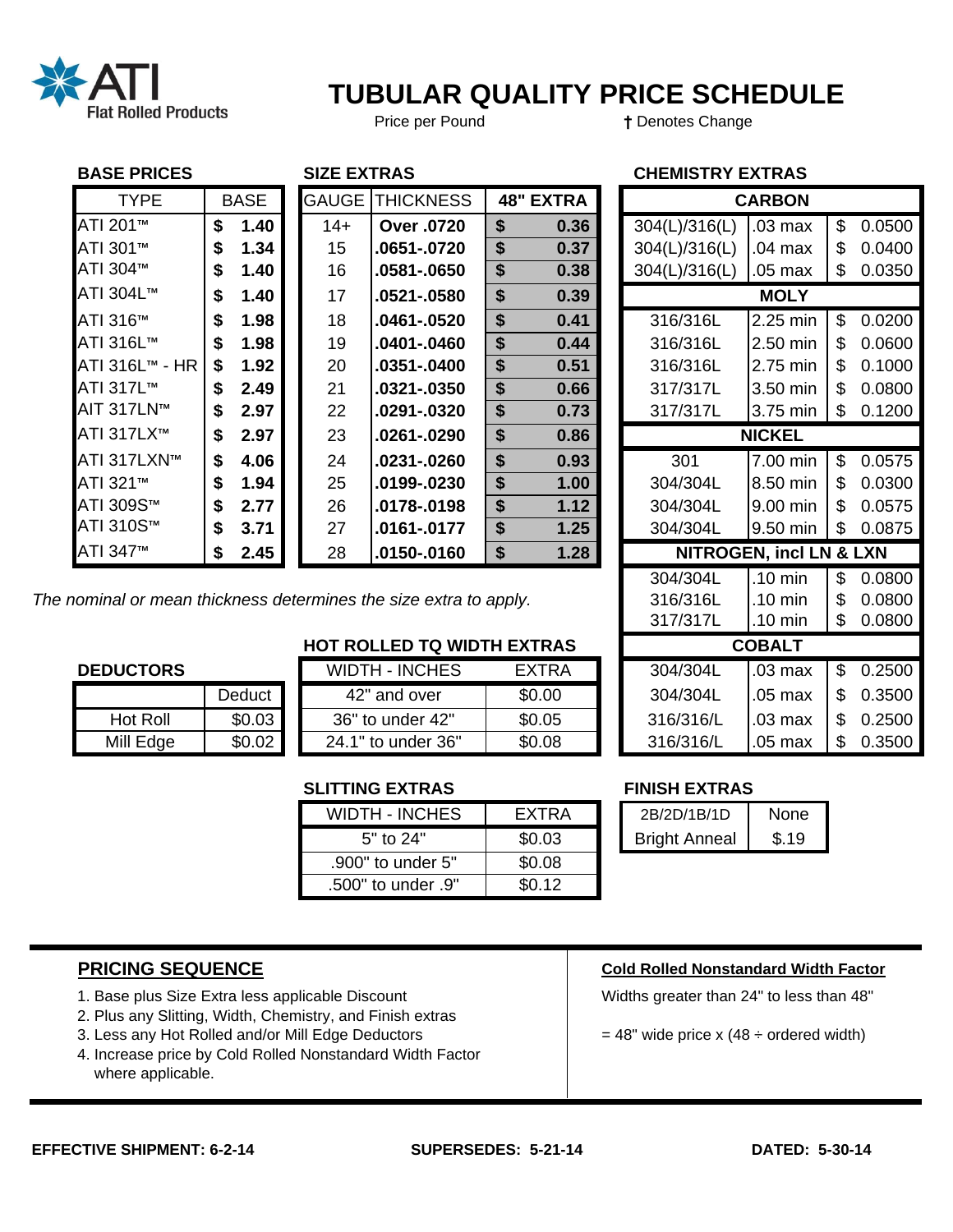

### **Price Bulletin**

# **Stainless PMP Price Schedule**

US \$/lb

# **BASE PRICES**

| <b>Type</b><br>No. | <b>201LN</b>   | 304  | 304L             | 309/S |   | 310/S |     | 316L           |   | 2171<br><b>31/L</b> |     | <b>317LMN</b> |   | 321               | 347     |
|--------------------|----------------|------|------------------|-------|---|-------|-----|----------------|---|---------------------|-----|---------------|---|-------------------|---------|
| Base S             | $\sim$<br>1.62 | 1.62 | $\sim$<br>⊥.bb ' | 3.34  | - | 28ء،  | $-$ | $\sim$<br>2.Zb | - | 3.08                | $-$ | 4.20          | - | $\sim$<br>$-0.03$ | 70<br>. |

| <b>Type No.</b> |  |   |  |  |  |
|-----------------|--|---|--|--|--|
| Base            |  | - |  |  |  |

#### **SIZE EXTRAS**

| <b>Fractions</b> | <b>Decimals</b> | 48" to 96" |  |  |  |
|------------------|-----------------|------------|--|--|--|
| 3/16             | .1875 - .249    | Ś<br>0.70  |  |  |  |
| 1/4              | .250 to .3749   | 0.65       |  |  |  |
| $3/8$ to $1/2$   | .375 to .500    | 0.32       |  |  |  |
| $>1/2$ to 2.0    | .5001 to 2.00   | 0.34       |  |  |  |
| >2.0 to 4.0      | 2.001 to 4.00   | 0.54       |  |  |  |
| >4.0             | 4.001 & up      | Inquire    |  |  |  |

| <b>PRICE BUILD</b> |  |  |  |  |  |  |  |
|--------------------|--|--|--|--|--|--|--|
|                    |  |  |  |  |  |  |  |
| Base               |  |  |  |  |  |  |  |
| + Size Extra       |  |  |  |  |  |  |  |
| Less Discount      |  |  |  |  |  |  |  |
| = Net Price        |  |  |  |  |  |  |  |
| + All Adders       |  |  |  |  |  |  |  |
| + Freight          |  |  |  |  |  |  |  |
| + All Surcharges   |  |  |  |  |  |  |  |
| = Invoice Price    |  |  |  |  |  |  |  |

# **MISCELLANEOUS ADDERS (US \$ / LB)**

| Exact Length              | 50.05 |
|---------------------------|-------|
| High Carbon "H" Stainless | 50.05 |
| Mill Dept                 | 50.08 |
| Width $>$ 48" & < 72"     | 50.05 |
| Nuclear Extra             | 50.12 |

Pricing subject to change…call your ATI Flat Rolled Products sales representative for a quotation